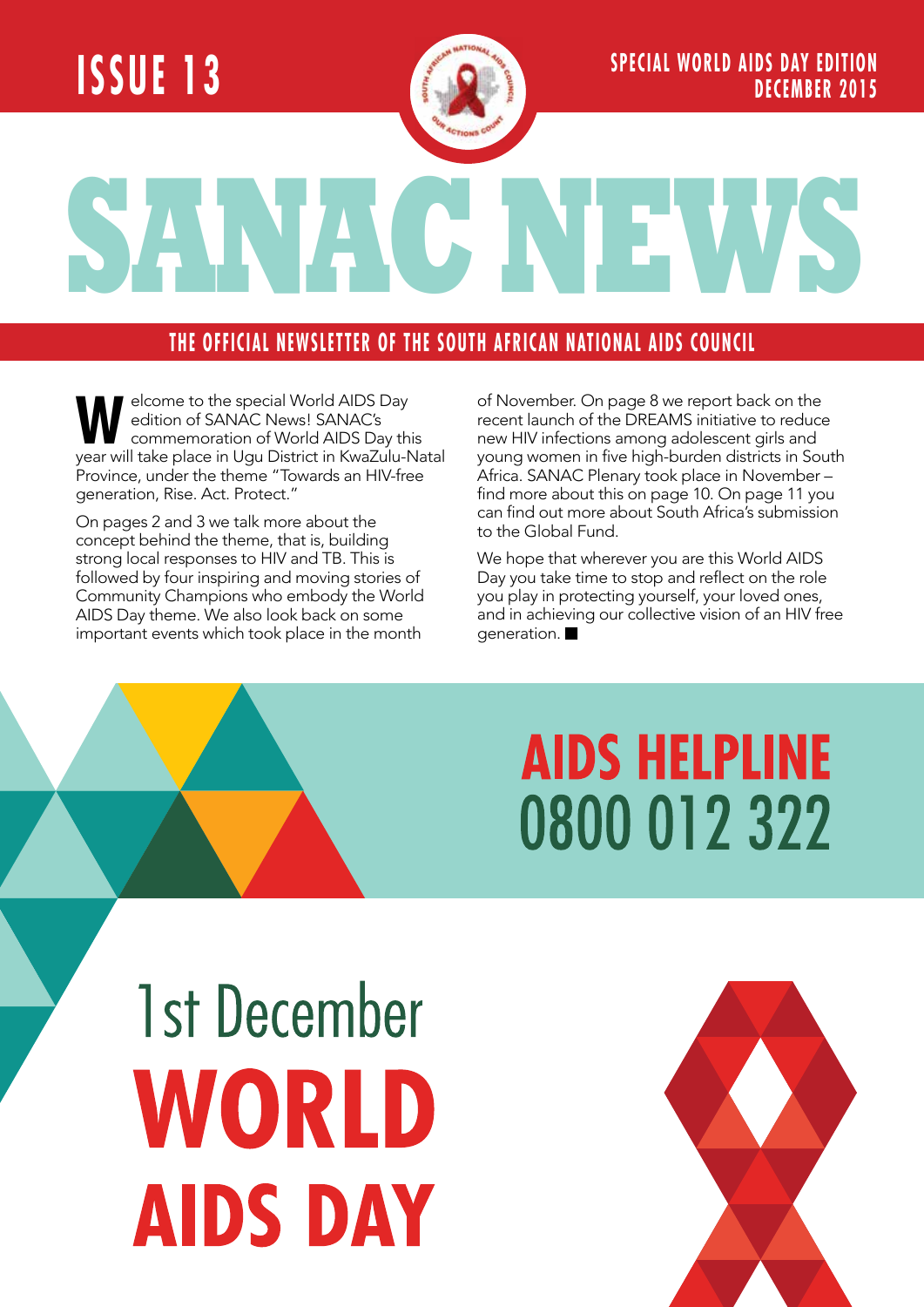## **SANAC NEWS** RISE. ACT.

#### **CONTENTS**

| <b>Community champions</b><br>Ga-Rankuwa Young Adults Against HIV-AIDS  4               |  |
|-----------------------------------------------------------------------------------------|--|
| DREAMS: A better life for young women and girls 8                                       |  |
| Frank dialogue on SA AIDS response                                                      |  |
| <b>Global fund concept note:</b><br>South African stakeholders unanimously back country |  |
| New Board of Trustees for SANAC 11                                                      |  |
|                                                                                         |  |
|                                                                                         |  |
|                                                                                         |  |

#### **For more SANAC news, go to www.sanac.org.za**



**Find us on facebook at: ww.facebook.com/ SANationalAIDSCouncil**



**Find us on twitter at: @SA\_AIDSCOUNCIL**

**World AIDS Day is commemorated each year on 1 December and is an opportunity for every community to unite in the response to HIV, show support for people living with HIV and remember those who have passed away. For World AIDS Day 2015 in South Africa, the country will come together to leverage the momentum and energy of local responses to HIV and TB to celebrate and acknowledge the vital role that communities have played in the success of the AIDS response, especially in recent years.**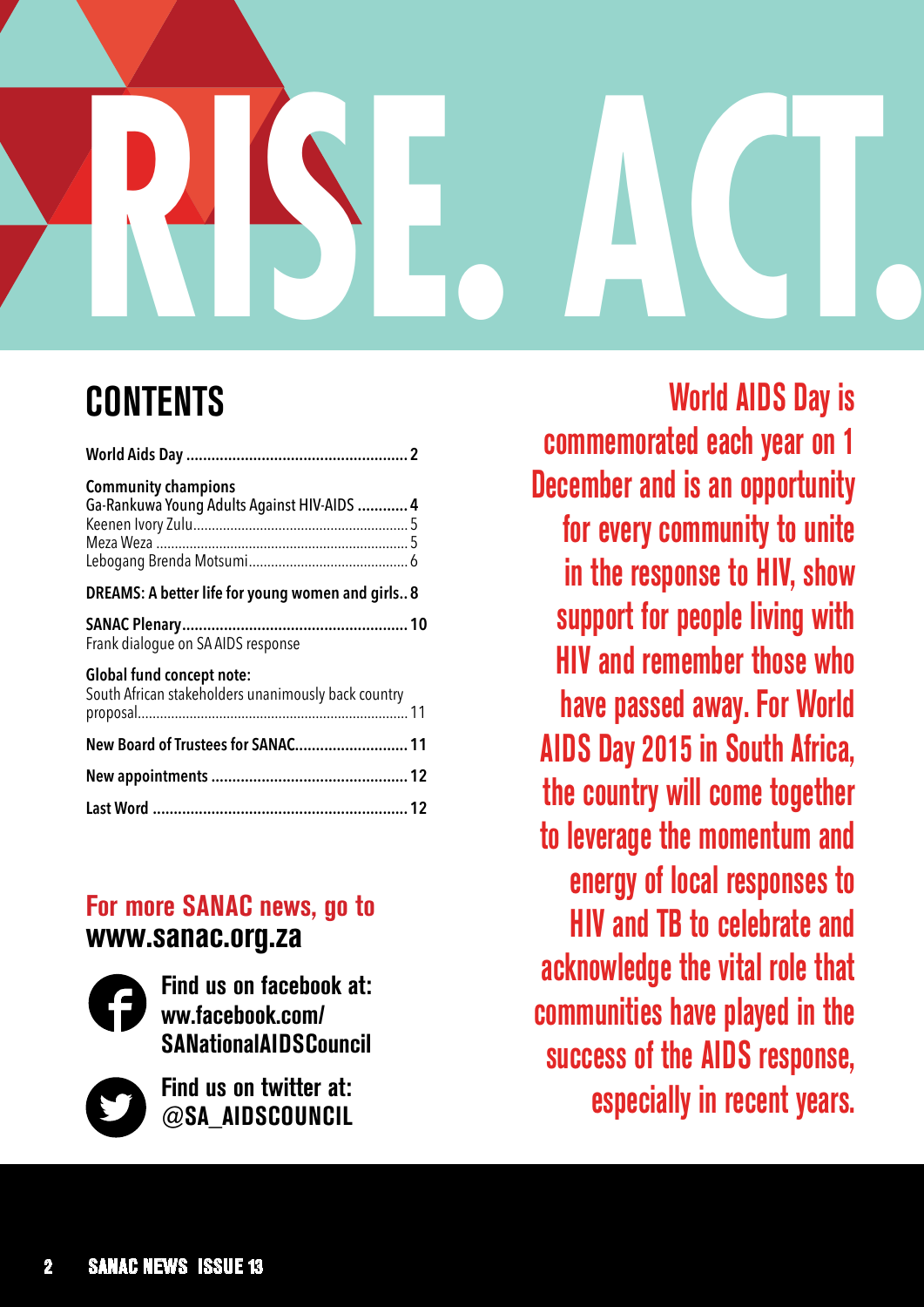## **Rise. Act. Protect** TOWARDS AN HIV FREE GENERATION **RISE. ACT. PROTECT.** TOWARDS AN HIV FREE GENERATION

#### **The slogan for World AIDS Day is: Towards an HIV-free generation, Rise. Act. Protect.**

outh Africa has made tremendous progress to turn<br>the HIV and TB epidemics around and there are<br>notable achievements to celebrate. A review of our<br>efforts in addressing the HIV epidemic over the<br>past 20 years paints a mixed outh Africa has made tremendous progress to turn the HIV and TB epidemics around and there are notable achievements to celebrate. A review of our efforts in addressing the HIV epidemic over the scientific advances in HIV treatment and we now have a much better understanding of the virus. More people are receiving antiretroviral treatment, and there is growing recognition of the benefits of treatment as prevention, and progress towards a cure and vaccine.

However, despite these advances, communities are still faced with the challenges of capacity, as they struggle to deliver services to uphold the dignity of people living with HIV and people living with TB.

At the heart of World AIDS Day 2015 is the message that there is no way we will be able to work towards ending AIDS as a public health threat by 2030, without getting communities re-energized and committed. The time has come to once again turn the spotlight on local responses and emphasise that communities – especially people at higher risk of HIV infection – are the last, and most critical, piece of the puzzle.

Within the current economic climate, and as resources for the HIV response diminish, there is an increased focus on ensuring that available resources are invested strategically, and are targeted at interventions and populations that will yield the highest impact. Civil society and community-based responses have been a prominent feature of the HIV response over the last three decades. The engagement and participation of civil society and the community in shaping and driving the response forward has led to many of the gains that have been achieved.

For World AIDS Day 2015, we have selected four "Community Champions" from all around South Africa who make a difference in their communities every day. We hope that their stories will inspire others to stand up, take action and protect themselves and others against HIV and TB. In the following pages of SANAC News, our Community Champions tell their stories.

**Email worldaidsday@sanac.org.za to share your stories of people or community-based organisations who are true champions of their communities in the response to HIV and TB.** 

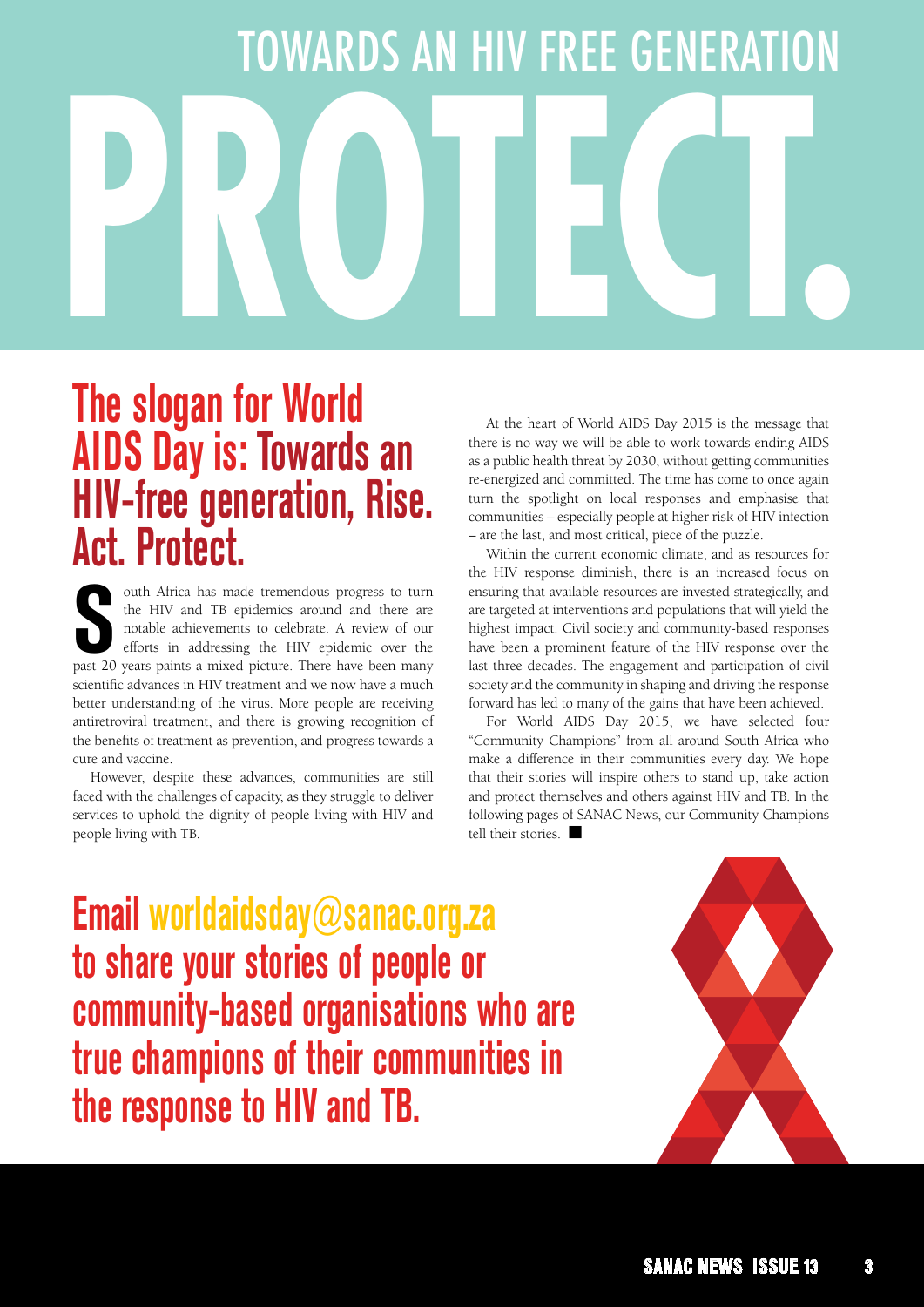# **GA-RANKU Young Adults Against HIV-AIDS**

**The year was 1998. Five resolute and visionary community members established a grassroots organisation to care for their community. Three founding members have tragically since passed. Two remain. Back then they were young adults; today they are grandparents.** 

**T**<br>
GA shimane David Marakalla and Tryphosa Munnye Raseroka lead 17 staff and volunteers with passion. Passion for the betterment of every member of the community compels this unified group of selfless individuals.

GAYAAHA's vision and mission is to provide free and quality home-based care for, in particular, orphaned and vulnerable children who are infected or affected by HIV. Their services include care and support offerings for entire households, not just children, and prevention is a key focal point for them.

The organisation has come a long way since its humble roots when not a single volunteer received a stipend, and volunteers took to action inspired only by the love for their community. GAYAAHA is also committed to caring for their team, and they now provide a modest remuneration to their caregivers. Much appreciated volunteers remain unpaid helpers.

Almost everyone at GAYAAHA participates in the door-to-door activities undertaken by the caregivers and counselors. For many, it is in fact the favourite part of their work − introducing themselves to potential new clients, identifying new needs in homes they have been to before, detecting TB infections and related diseases then providing referrals, helping to bathe and clothe patients and clients, assisting with home cleaning, supporting patients' proper and regular treatment, organising paperwork and documentation to access government services, spending time educating the community about HIV and all its impacts, and simply caring. This is all a deeply personal journey for everyone as some staff and volunteers have some of their own family members living with HIV.

Without question, GAYAAHA has had a positive impact on the community's social fabric. For close to two decades, they have been fully present every single day. Theirs is an ambitious team that hopes that one day, their beloved Ga-Rankuwa Young Adults Against HIV-AIDS organisation might play a leading role not only as South Africans working in HIV services, but also on the worldwide stage.  $\blacksquare$ 

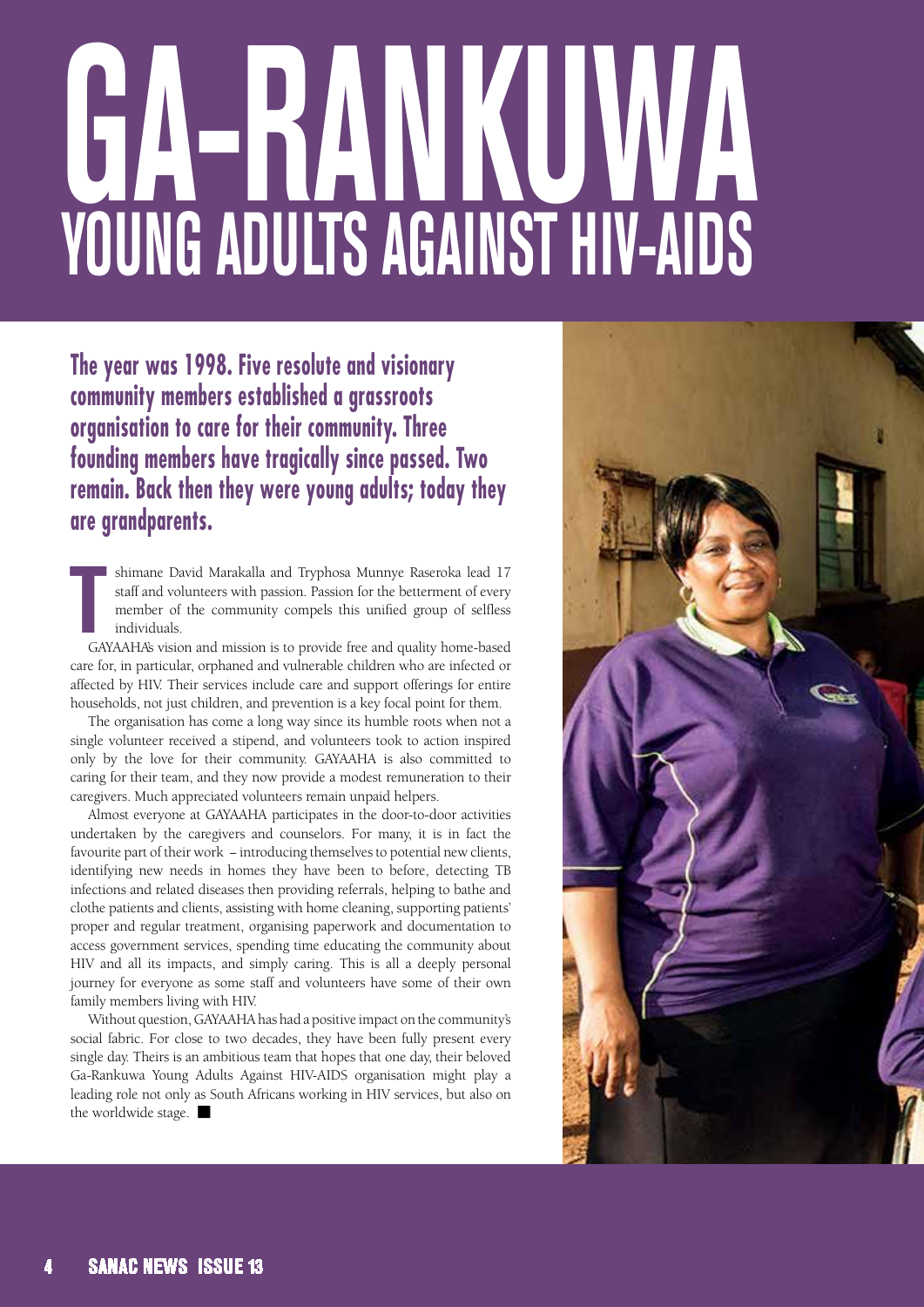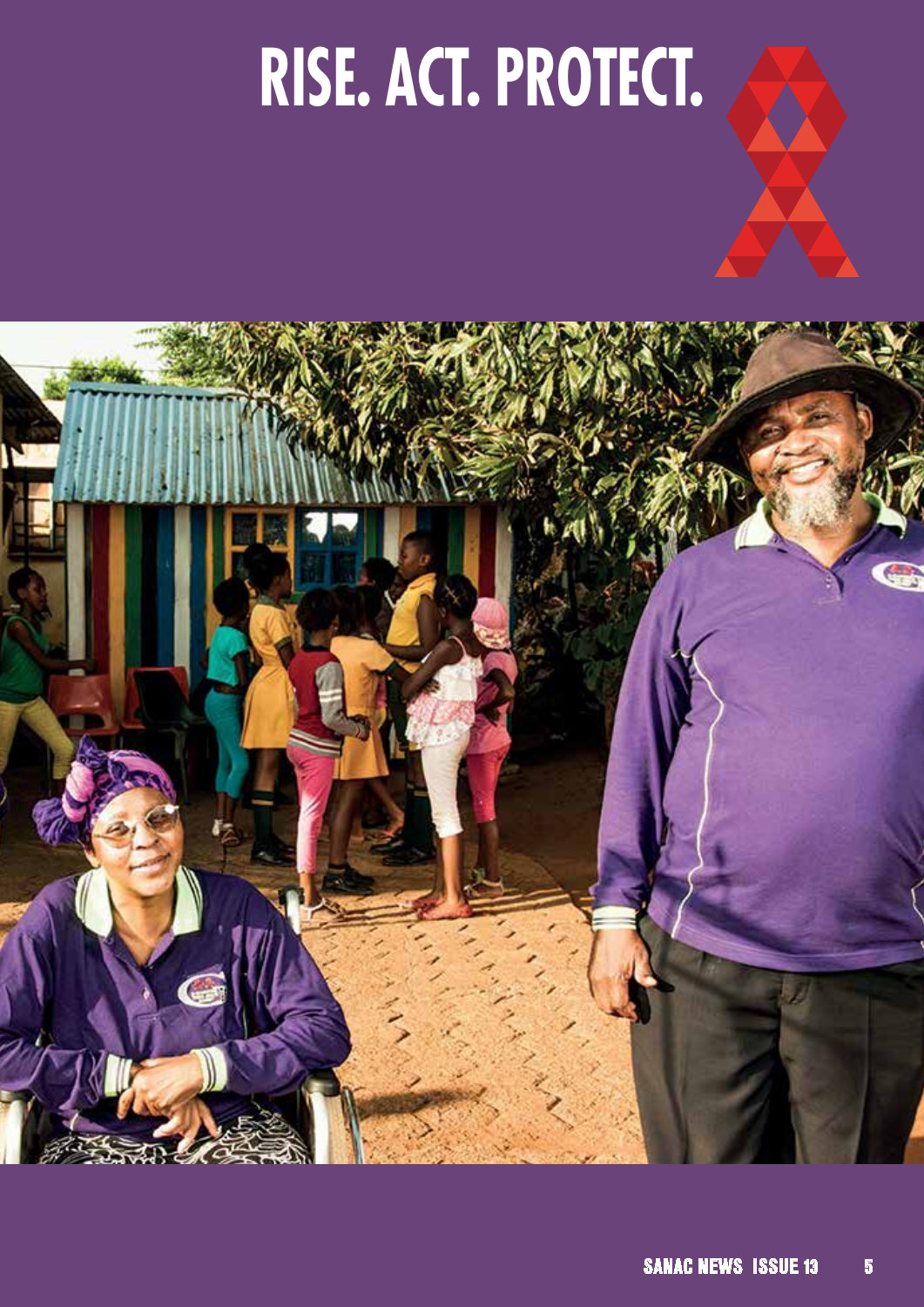## **COMMUNITY CHAMPIONS**



#### **Keenen Ivory Zulu**

If the reputation of South Africa's youth was ever in doubt, young men like 20-year old Keenen Ivory Zulu surely make a case for a new talented and conscious generation that is emerging to give back to critical social needs.

Keenen generously and enthusiastically volunteers most of his time; he is not paid a single cent. The organisation he serves, Bokamoso Care Centre, offers infected and affected members of the community psychosocial support, food parcels, referrals, sports, and other forms of arts and culture programmeming. Bokamoso has given Keenen the very impressive title of Acting Director of Arts & Culture. In this capacity, Keenen writes plays, dramas and songs in order to make health education fun and entertaining. He says engaging with clients is the reason he gets up in the morning, and he excitedly reports that he has never been absent. To him, his volunteering is a 24-hour-a-day affair as he is constantly thinking and planning, even in his sleep!

While the ideas and passions are plentiful, the financial support is usually non-existent. Sometimes, he and his colleagues might need to go somewhere to perform, treat or counsel, and they neither have nor can afford the transport costs to get them there. Other times they need team uniforms for sports games or props for their drama performances but do not have the money to acquire them. An exuberantly passionate young man, he like many champions across the country, has not allowed a lack of funding, limited other resources and lack of transportation services deter him from faithfully offering his time, energy and love into growing the organisation so that it can serve every needy person in the community he calls home.  $\blacksquare$ 

#### **Meza Weza**

Meza Weza is not only a man with one of the coolest names ever, he is also a man born to lead. After losing his brothers to an AIDS-related illness, Meza sprung into action to try and stop the spread of HIV in his community. Meza says people were dying and his acute senses of justice and responsibility, would not allow him to sit idly by.

Meza bears all the burdens and enjoys a few of the privileges one would expect a community leader to shoulder. His calmness, conviction and love are there for all to see. As he earns a humble living as a farm worker, where he is also the Worker's Representative, he also serves as a volunteer peer educator and change agent for the Centre for Positive Care. His work ethic and charisma make him ideal for his responsibilities at work and in his volunteering.

Meza inspires people to change from bad behaviours and habits to good ones, and focuses on their lifestyle, health, treatments and communal co-existence. He does not take his volunteer duties lightly; "It is my duty to bring people to the light." Meza says that being a peer educator and change agent makes it pivotal that he better himself since he must lead by both word and example. He is a humble man, believing he learns as much from the community as they do from him.

Meza admits it can be hard work. He says people can be stubborn and some refuse help or live in denial. Some members of his community are also scared but he is never fazed or discouraged. Sometimes, infected people who have declined help or whose families have declined help on their behalf, pass on and it hurts Meza deeply. He stands by the families during all the tough times.

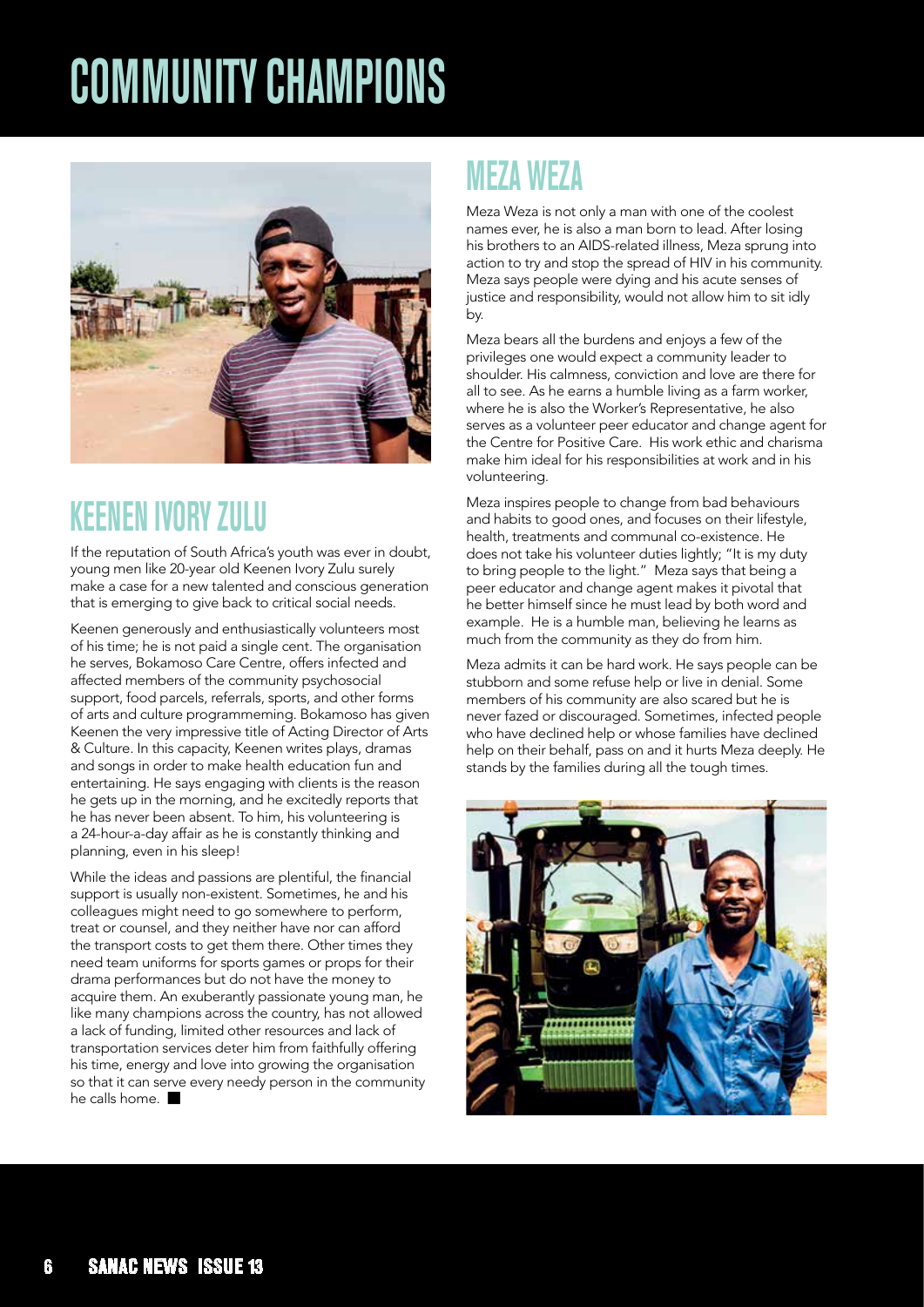

He is resolute on his chosen road despite issues and stresses that even affect his own family at times. However, with conviction and character, this farm worker soldiers on – joined by other farm workers in the region who are also volunteers.

Meza hopes to one day see every member of his community actively involved in organisations such as the Centre For Positive Care, or assisting in any capacity they can, wherever they can. Meza reminds us; "If you do things voluntarily, it pays you." He urges us all to join him and his fellow community members in responding to HIV because as he adamantly asserts, "At the end of the day, we are all affected." $\blacksquare$ 

#### **Lebogang Brenda Motsumi**

Ethiopia and the United States? Covered! Zambia and Zimbabwe? Pending! South Africa's nine provinces? A few down and more to go!

Lebogang Brenda Motsumi is a 26-year-old go-getter. As a proudly South African motivational speaker who gets invited across the country and to different parts of the world, Lebo is uniquely vibrant, passionate and optimistic. She openly shares her HIV-positive status but is clear that she is no victim. Rather, she is master and commander of her fate. And she is the mother of little Meekah, who is HIV-negative.

Lebo encourages everyone to reclaim control of their lives. She regularly uses her own story to help educate her audiences. Among her many areas of focus, Lebo voluntarily runs a support group at a hospital which she hopes will grow to accommodate more clients and patients, and she zealously promotes abstinence and defiance of peer pressure amongst young people. In the near future, she hopes to write a book that can be used in Life Skills courses, she wants to host story-sharing programmes on television, and she is on a mission to produce a documentary on HIV.

This elegant heroine struggles to fund her passions, as do many champions. While she has learned to charge for some of her services, she admits volunteering can be tough. Transport costs and other resource shortages are a challenge. Yet she emphasizes that it cannot be just about funding. She implores, in particular unemployed and outof-school youth, to use their time to change someone's life. If that reason alone is not enough, she reminds them that volunteer work can build your CV and open many doors for you – as it has done for her.

It is impossible to interact with Lebo without being moved to rise, act and protect. Her optimism and daring is delightfully contagious. Lebogang Brenda Motsumi has declared that her life belongs to her, not to HIV. She is a shining light of resilience and delivers on the desire for a meaningful life in service to others. Lebo says she simply wants to see people overcome HIV with a similar will to be happy and healthy! In her own words, she is "rebranding  $HIV$  and  $AIDS''!$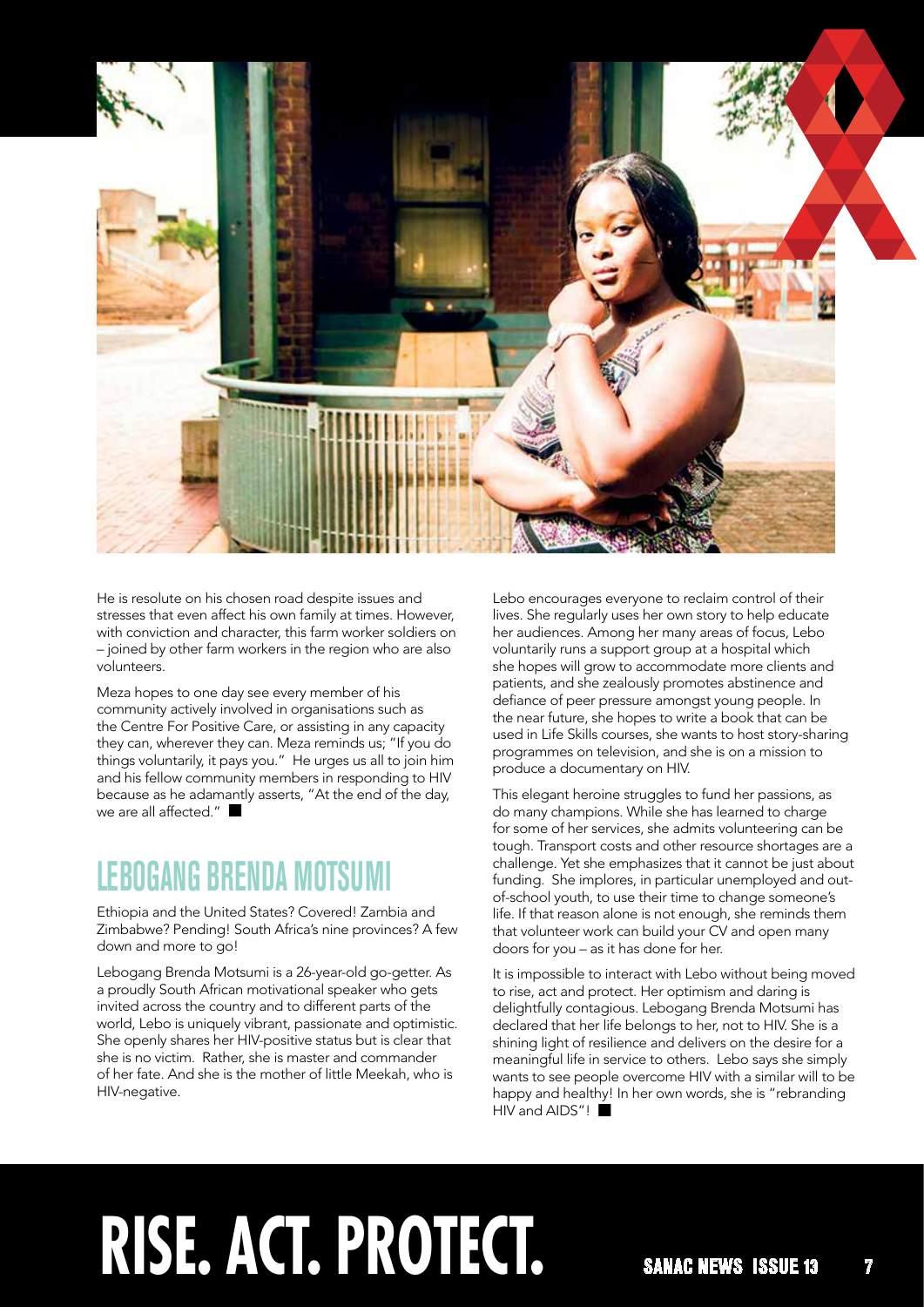# **A better life for young women and girls**

**Y** oung women and girls must be empowered to provide the leadership that is needed to reduce new HIV infections in the highest burden countries in eastern and southern Africa. This the is message that emanated from the oung women and girls must be empowered to provide the leadership that is needed to reduce new HIV infections in the highest burden countries in eastern and southern launch of the Determined, Resilient, Empowered, AIDS-Free, Mentored, and Safe (DREAMS) initiative in Johannesburg, South Africa on 17 November 2015.

According to the Humans Sciences Research Council (HSRC), young women and girls accounted for a quarter of the new HIV infections in South Africa in 2012. The country also accounts for a quarter of new HIV infections globally.

Young women and girls are vulnerable to HIV for a range of biological and sociological reasons. An immature vaginal tract, coupled with the presence of a sexually transmitted infection, makes a young girl at much higher risk of HIV infection. Intergenerational sex – that is, sex with a man ten years or older – also increases a young girl's vulnerability as her power to negotiate condom use is often diminished due to unequal power relations. Poverty, gender inequality and limited access to youth-friendly health services also play a major role in shaping young women's selfesteem.

Research has also shown that many women experience high rates of violence at a young age, including sexual assault, which diminishes their ability to take part in HIV preventative behaviour. The 2012 HSRC survey also revealed that knowledge of HIV among young people was at an all-time low.

The DREAMS initiative will be implemented in two provinces and five high-burden districts in South Africa, and in ten countries across eastern and southern Africa. The ambitious target of the initiative is to reduce new HIV infections among young women and girls by 40% over two years. It is supported by the United States President's Emergency Plan for AIDS Relief (PEPFAR), the Bill & Melinda Gates Foundation and Girl Effect.

"DREAMS is a blueprint of hope that if we prevent new HIV infections among young women and girls we can reduce new HIV infections globally by 90 per cent. All the girls here have dreams… and I have a dream too—that we keep our young girls safe and AIDS-free." Deborah Birx, U.S. Global AIDS Coordinator

"The problem in society is that we don't want to teach our girls about sex. We don't want to give young women condoms because we think we are encouraging girls to have sex. Young women and girls need to change people's mind set… go to the clinic and demand your health rights." Aaron Motsoaledi, Minister of Health in South Africa

"DREAMS is not just about reducing new HIV infections among young women and girls. It is about transforming society. It is about bringing hope to the world. UNAIDS stands with Ambassador Birx, South Africa and PEPFAR to achieve the DREAMS targets." Luiz Loures, UNAIDS Deputy Executive Director

"Young women and girls are not looking for patrons. They are looking for partners. Everything that young women and girls say will be taken into account. They are the dream keepers." Patrick Gaspard, U.S. Ambassador in South Africa

"For so many aching years young women and girls wanted to be involved in issues that concern them. DREAMS is responding to the needs of our young women and girls by involving them. Our role is to stand up, act and take responsibility." Steve Letsike, Chairperson of the South African National AIDS Council's Civil Society Forum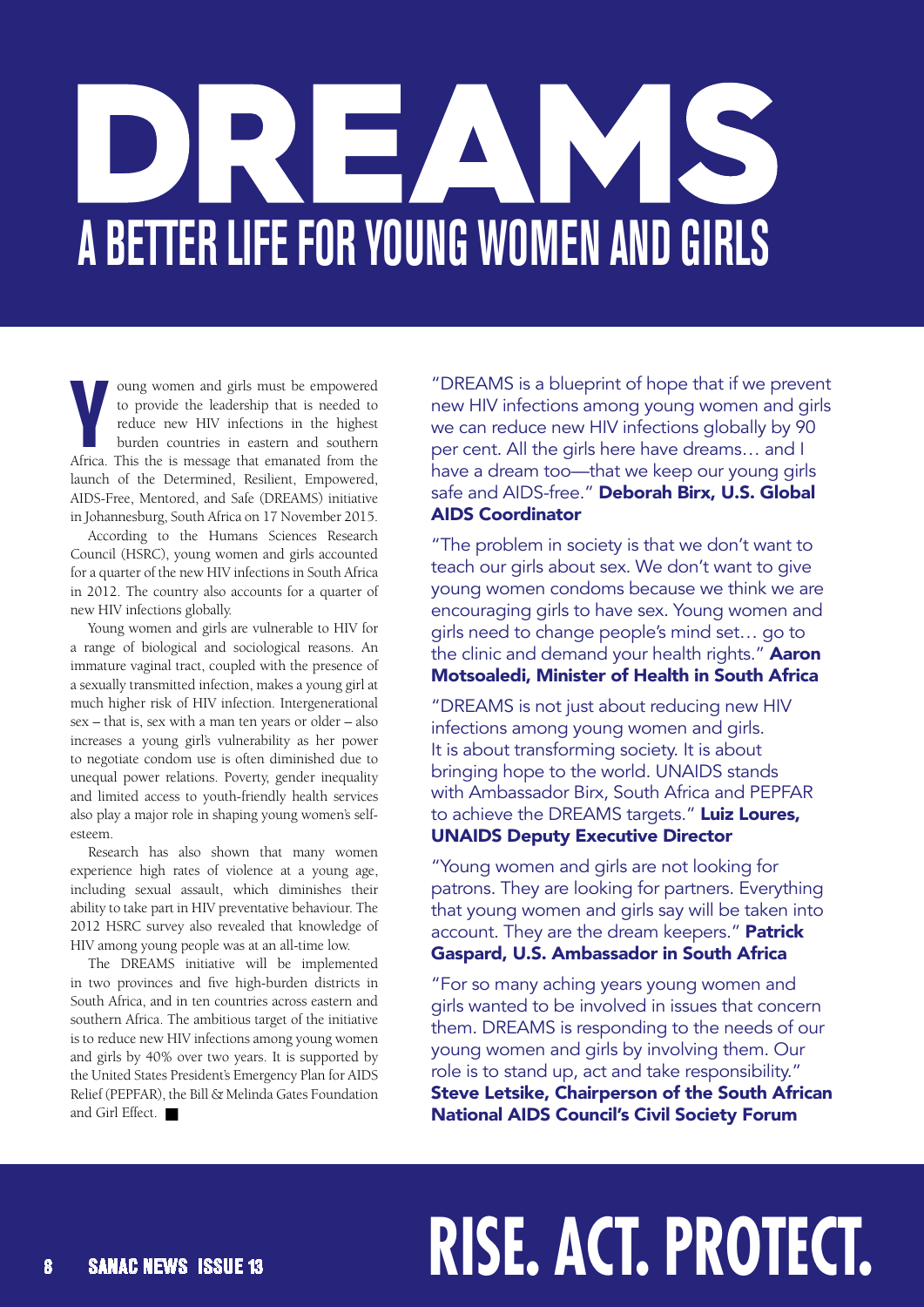

Above, left to right: Steve Letsike; Aaron Motsoaledi; Deborah Birx, Patrick Gaspard and Luiz Loures



Above: Young women and girls attend the DREAMS launch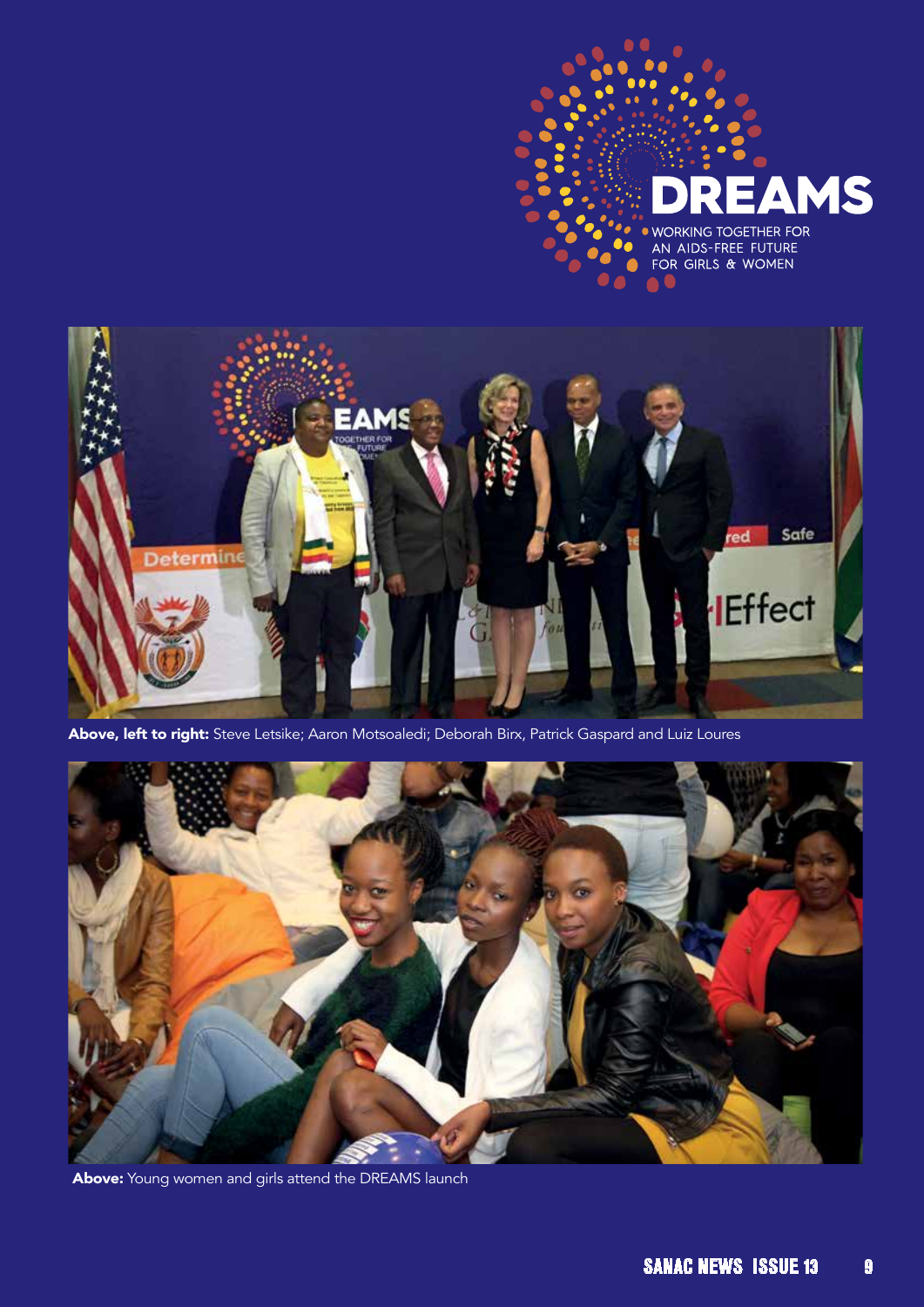## **frank dialogue on SA AIDS response**

**The SANAC Plenary meeting, as usual, provided participants with a platform for robust and frank dialogue on the status of the HIV and TB response in South Africa.** 

ANAC Plenary is chaired by the Deputy President, Cyril Ramaphosa, in his role as Chairperson of SANAC. It includes high level participation from the Minister of Health, Aaron Motsoaledi, as well the Deputy Chairperson of S ANAC Plenary is chaired by the Deputy President, Cyril Ramaphosa, in his role as Chairperson of SANAC. It includes high level participation from the Minister of Health, Aaron Motsoaledi, as well CEO, Fareed Abdullah, Provincial AIDS Councils, civil society sectors, selected development partners and others. The meeting took place in Johannesburg on Saturday 14 November.

The Minister of Health provided a broad overview of the status of the HIV and TB response in South Africa, emphasising the importance of the 90-90-90 targets for TB: 90% of high risk populations screened for TB, 90% of people with active TB diagnosed and treated, and 90% treatment success by 2020. The Minister urged SANAC and civil society to take TB seriously and embrace the targets in its programmeming, due to the high rate of TB deaths in South Africa.

The Minister also spoke about ARV stock outs, and called for stronger leadership in the provinces to pay attention to supply chain management issues. He singled out Operation Sukuma Sakhe in KwaZulu-Natal, calling for other provinces to adopt this community-based service delivery model which places HIV and TB in the centre. The Minister noted that the community plays a critical role in ensuring that services are there for the people who need them the most.

This Plenary saw the appointment of an experienced and

diverse new Board of Trustees for the South African National AIDS Trust (see page opposite), which includes Gwen Ramagkopa, former Deputy Minister of Health and Mayor of the City of Tshwane. The Deputy President extended his gratitude to the outgoing board for doing a "sterling job" and serving the SANAC community with great diligence.

Fareed Abdullah gave an update on the national sex worker programmeme and reported that, although there have been significant advances in the sex work sector, the Sex Work Technical Working Group is concerned that the current legislation surrounding sex work will be an obstacle to the full implementation of the proposed national programmeme. A peer educator-led approach has been adopted for the success of the national programmeme , which will use a comprehensive package of services.

On the eve of World AIDS Day, under the theme of local responses, the Deputy President called for a sharper focus on community-based initiatives, saying that "… this year… we want to salute the many heroes and heroines across this country who are involved in this cause, and to strengthen their resolve and determination."

Below, from left to right: Fareed Abdullah, SANAC CEO; Aaron Motsoaledi, Minister of Health; Cyril Ramaphosa; Deputy President; and Steve Letsike; Deputy Chairperson of SANAC

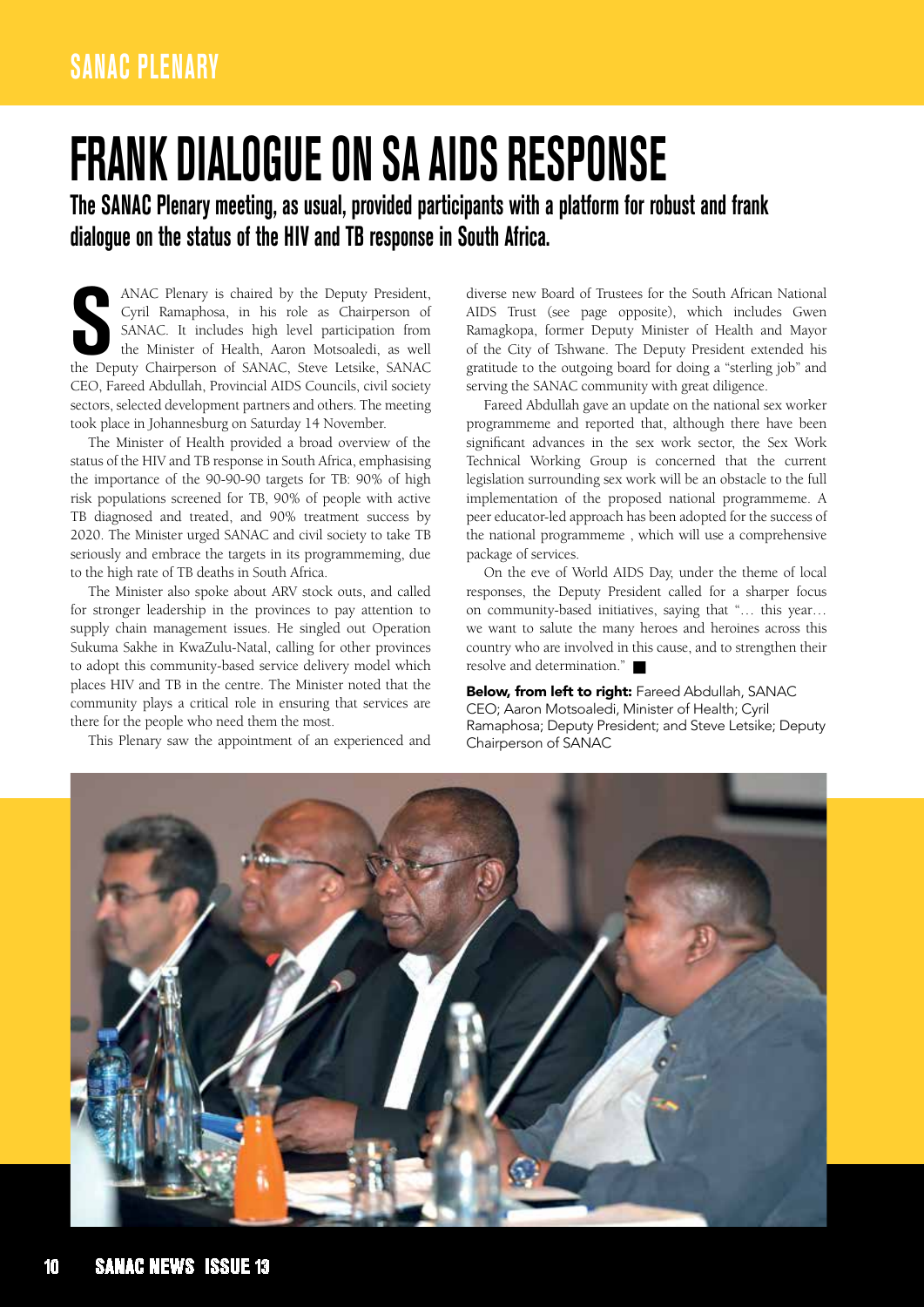## **By Gemma Oberth Global fund concept note:**

#### **South African stakeholders unanimously back country proposal**

In 15 July, South Africa submitted a concept note to the Global Fund for HIV/TB funding. More than half of the funding requested is to support prevention interventions specifically targeting key populations including young n 15 July, South Africa submitted a concept note to the Global Fund for HIV/TB funding. More than half of the funding requested is to support prevention interventions specifically targeting key populations and people living in disease hot spots.

The proposed slate of interventions would position the Global Fund as the single biggest investor in key populations programmeming in the country, complementing the government's annual budget for its High Transmission Areas programmeme and the PEPFAR/USAID budget for DREAMS, inmates and other key populations.

The remainder of the funding would support improvements in quality of care through high-impact interventions that focus on gender-based violence, stigma, treatment adherence and strengthening health and community systems, supporting multi-sectoral work by the government of South Africa.

South Africa embraced good practice for an inclusive country dialogue. Health Minister Aaron Motsoaledi joined a prioritisation discussion at the CCM in March, and consultations included a wide range of constituencies. A series of smaller technical consultations was led by South African National AIDS Council (SANAC): a coordination and oversight body that deliberately does not take funding from the Global Fund. The CCM also published a Civil Society Priorities Charter, as well as a Key Populations Supplement: important guiding documents for the prioritised interventions in the concept note.

Brian Kanyemba, a civil society representative for the LGBTI

communities in the country coordinating mechanism (CCM), drove the development of the Key Populations Supplement.

"Key populations are too often ignored and stigmatized, or patronized in trials and studies, rather than being truly engaged in solutions to the epidemic," said Kanyemba.

The decision to focus on key populations and specific geographic hot spots was informed by emerging evidence supporting a more targeted approach to HIV and TB resource distribution in South Africa. Preliminary results from a first geospatial mapping show that there are clear hot spots and cold spots within provinces, and that a district-based approach that strategically saturates hyper-endemic hot spots (which could be as focused as 16 km<sup>2</sup> sub-districts) is a more efficient method.

In addition to offering a comprehensive package of services to key populations in targeted districts, South Africa has also presented innovative activities for consideration for incentive funding, including mobile smartphone applications and sustainable finance mechanisms.

"The resulting concept note is a well-balanced proposal that supports the very ambitious treatment programme that has made South Africa a world leader in the AIDS response," said Dr. Fareed Abdullah, CEO of SANAC. "The programme also scales up interventions for previously neglected key populations such as sex workers, men who have sex with men, transgender women and men, people who inject drugs and prison inmates, to levels that will have a national impact."  $\blacksquare$ 

*A longer version of this article first appeared on AIDSPAN: www.aidspan.org*



Standing: Pholokgolo Ramothwala, Mluleki Zazini, Sheila Mbele, Yogan Pillay, Mthetho Tshemese

Seated: Gwen Ramokgopa, Deputy President Cyril Ramaphosa, Steve Letsike

#### **new Board of Trustees FOR SANAC**

Deputy President Cyril Ramaphosa announced the new Trustees of the SANAC Trust at the SANAC Plenary meeting held at the Protea Hotel, OR Tambo Airport, Johannesburg. He thanked them for accepting the invitation to become part of the critical work that SANAC is doing.

The newly appointed SANAC Trustees are: Gwen Ramokgopa, Sheila Mbele, Mluleki Zazini, Pholokgolo Ramothwala, Steve Letsike, Yogan Pillay, Mthetho Tshemese, Kholeka Mlisana, Ayanda Ntsaluba, and Thandi Orleyn.

The Deputy President also extended his thanks to the outgoing SANAC Trustees for their dedication and diligence.